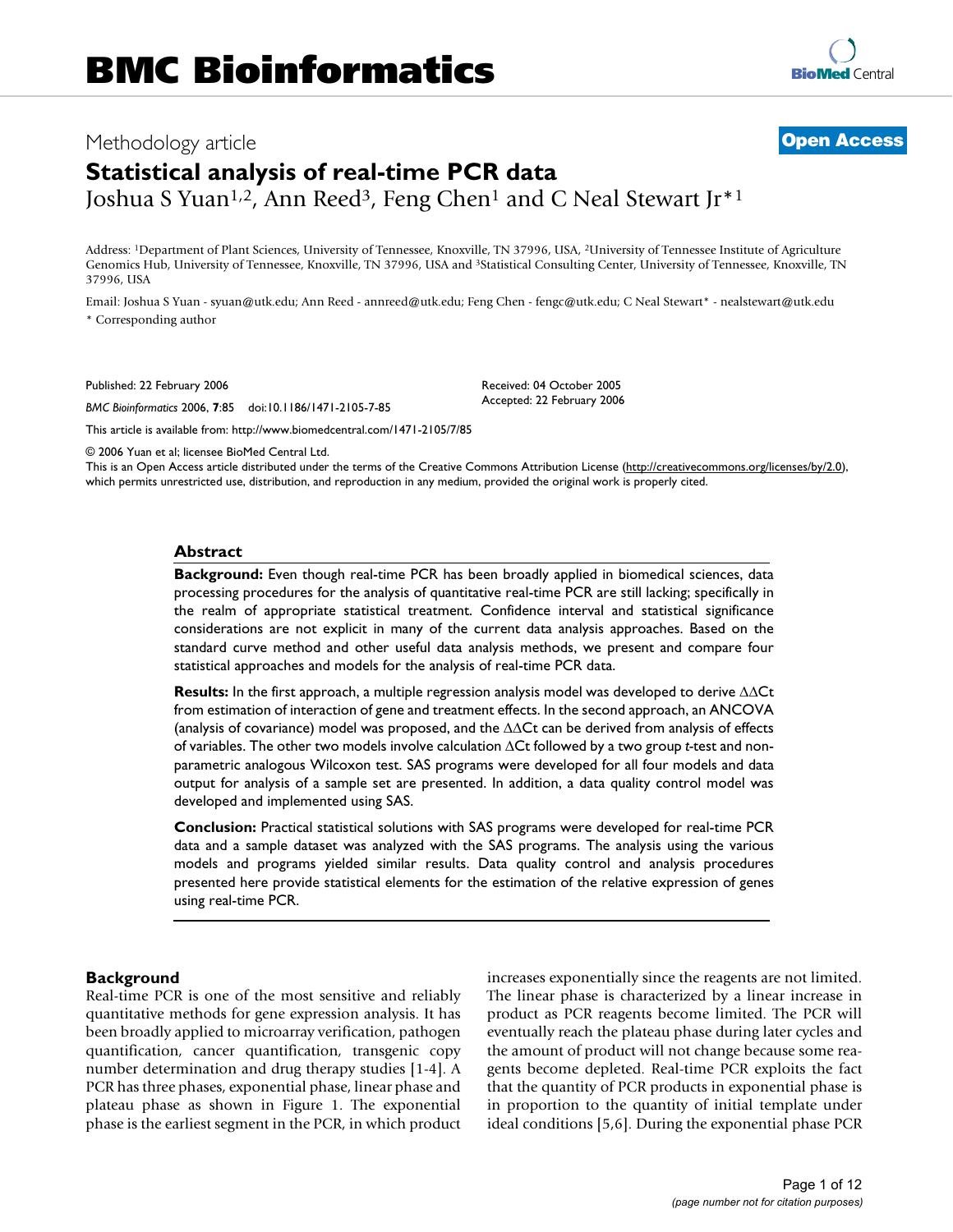

# **Figure 1**

**Real-time PCR**. (A) Theoretical plot of PCR cycle number against PCR product amount is depicted. Three phases can be observed for PCRs: exponential phase, linear phase and plateau phase. (B) shows a theoretical plot of PCR cycle number against logarithm PCR product amount. Panel (C) is the output of a serial dilution experiment from an ABI 7000 real-time PCR instrument.

product will ideally double during each cycle if efficiency is perfect, i.e. 100%. It is possible to make the PCR amplification efficiency close to 100% in the exponential phases if the PCR conditions, primer characteristics, template purity, and amplicon lengths are optimal.

Both genomic DNA and reverse transcribed cDNA can be used as templates for real-time PCR. The dynamics of PCR are typically observed through DNA binding dyes like SYBR green or DNA hybridization probes such as molecular beacons (Strategene) or Taqman probes (Applied Biosystems) [2]. The basis of real-time PCR is a direct positive association between a dye with the number of amplicons. As shown in Figure (1B and 1C), the plot of logarithm 2 based transformed fluorescence signal versus cycle number will yield a linear range at which logarithm of fluorescence signal correlates with the original template amount. A baseline and a threshold can then be set for further analysis. The cycle number at the threshold level of log-based fluorescence is defined as Ct number, which is the observed value in most real-time PCR experiments, and therefore the primary statistical metric of interest.

Real-time PCR data are quantified absolutely and relatively. Absolute quantification employs an internal or external calibration curve to derive the input template copy number. Absolute quantification is important in case that the exact transcript copy number needs to be determined, however, relative quantification is sufficient for most physiological and pathological studies. Relative quantification relies on the comparison between expression of a target gene versus a reference gene and the expression of same gene in target sample versus reference samples [7].

Since relative quantification is the goal for most for realtime PCR experiments, several data analysis procedures have been developed. Two mathematical models are very widely applied: the efficiency calibrated model [7,8] and the ∆∆Ct model [[9](#page-10-0)]. The experimental systems for both models are similar. The experiment will involve a control sample and a treatment sample. For each sample, a target gene and a reference gene for internal control are included for PCR amplification from serially diluted aliquots. Typically several replicates are used for each diluted concentration to derive amplification efficiency. PCR amplification efficiency can be either defined as percentage (from 0 to 1) or as time of PCR product increase per cycle (from 1 to 2). Unless specified as percentage amplification efficiency (PE), we refer the amplification efficiency (E) to PCR product increase (1 to 2) in this article. The efficiency-calibrated model is a more generalized ∆∆Ct model. Ct number is first plotted against cDNA input (or logarithm cDNA input), and the slope of the plot is calculated to determine the amplification efficiency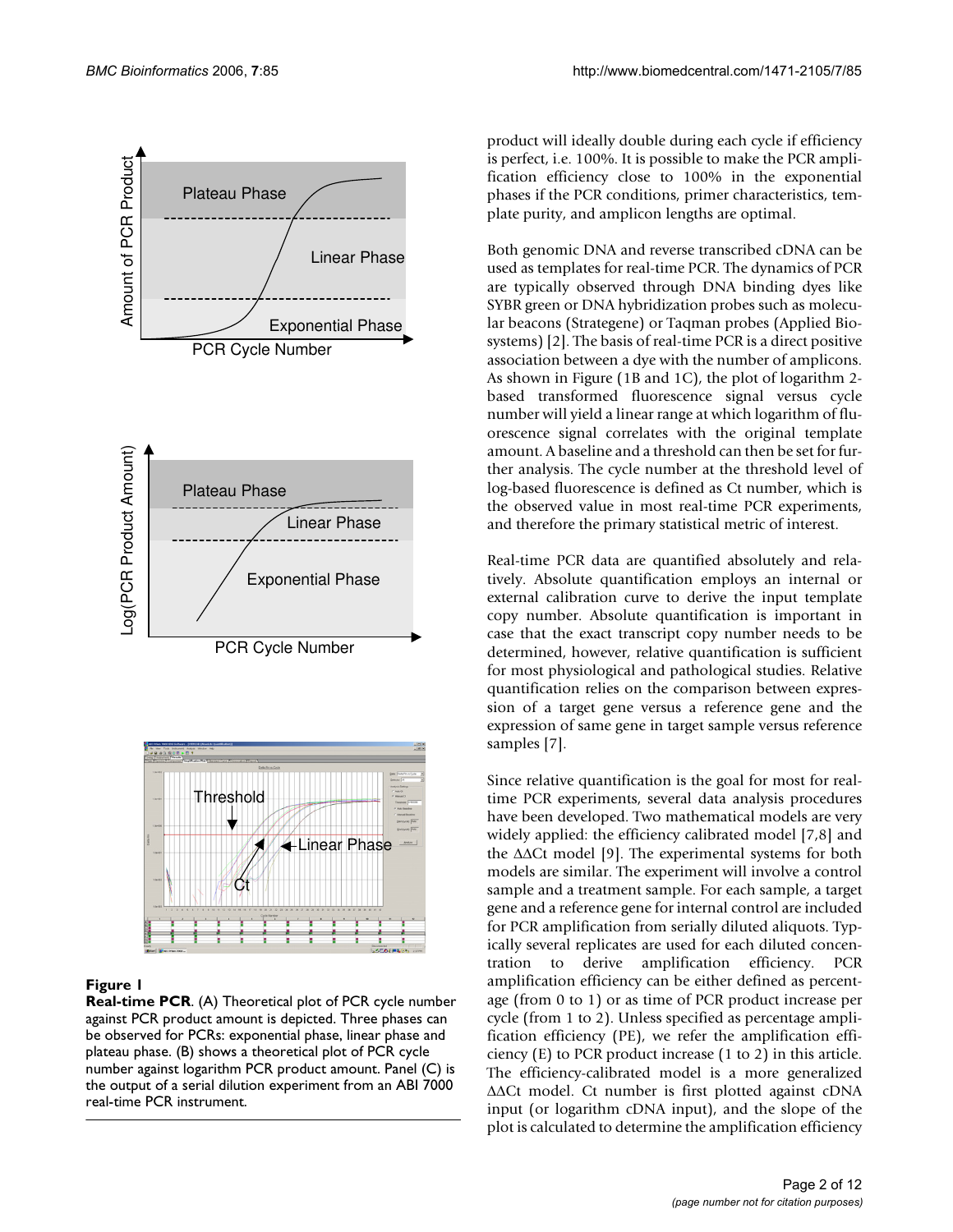(E). ∆Ct for each gene (target or reference) is then calculated by subtracting the Ct number of target sample from that of control sample. As shown in Equation 1, the ratio of target gene expression in treatment versus control can be derived from the ratio between target gene efficiency ( $E_{\text{target}}$ ) to the power of target ∆Ct ( $\Delta$ Ct<sub>target</sub>) and reference gene efficiency ( $E_{reference}$ ) to the power of reference  $\Delta$ Ct (∆Ct<sub>reference</sub>). The ∆∆Ct model can be derived from the efficiency-calibrated model, if both target and reference genes reach their highest PCR amplification efficiency. In this circumstance, both target efficiency  $(E<sub>target</sub>)$  and control efficiency  $(E_{control})$  equals 2, indicating amplicon doubling during each cycle, then there would be the same expression ratio derived from 2-∆∆Ct [7,[9](#page-10-0)].

Ratio = 
$$
\frac{(E_{t\, \text{arg}et})^{\Delta Ct_{t\, \text{arg}et}}}{(E_{reference})^{\Delta Ct_{reference}}}
$$
 Equation 1

*Whereas*  $\Delta C t_{target} = C t_{control} - C t_{treatment}$  and  $\Delta C t_{reference} = C t_{con}$ . *trol* - *Cttreatment*

 $Ratio = 2^{-\Delta \Delta Ct}$  *Equation 2* 

Whereas 
$$
\Delta \Delta Ct = \Delta Ct_{reference} - \Delta Ct_{target}
$$

Even though both the efficiency-calibrated and ∆∆Ct models are widely applied in gene expression studies, not many papers have thorough discussions of the statistical considerations in the analysis of the effect of each experimental factor as well as significance testing. One of the few studies that employed substantial statistical analysis used the REST® program [8]. The software presented in this article is based on the efficiency-calibrated model and employed randomization tests to obtain the significance level. However, the article did not provide a detailed model for the effects of different experimental factors involved. Another statistical study of real-time PCR data used a simple linear regression model to estimate the ratio through Ct calculation [10]. However, the logarithmbased fluorescence was used as the dependent variable in the model, which we believe does not adequately reflect the nature of real-time PCR data. It follows that Ct should be the dependent variable for statistical analysis, because it is the outcome value directly influenced by treatment, concentration and sample effects. Both studies used the efficiency-calibrated models. Despite the publication of these two methods, many research articles published with real-time PCR data actually do not present *P* values and confidence intervals [[11-](#page-10-1)[13\]](#page-10-2). We believe that these statistics are desirable to facilitate robust interpretation of the data.

*A priori*, we consider the confidence interval and *P* value of ∆∆Ct data to be very important because these directly influence the interpretation of ratio. Without a proper statistical modeling and analysis, the interpretation of realtime PCR data may lead the researcher to false positive conclusions, which is especially potentially troublesome in clinical applications. We hereby developed four statistical methodologies for processing real-time PCR data using a modified ∆∆Ct method. The statistical methodologies can be adapted to other mathematical models with modifications. SAS programs implementing the methodologies and data control are presented with real-time PCR practitioners in mind for turnkey data analysis. Standard deviations, confidence levels and *P* values are presented directly from the SAS output. We also included analysis of the sample data set and SAS programs for the analysis in the online supplementary materials.

#### **Results and discussion** *Data quality control*

From the two mathematical models for relative quantification of real-time PCR data, we observe disparities between data quality standards. For efficiency-calibrated method, the author who described this procedure [7] assumed that the amplification efficiency for each gene (target and reference) is the same among different experimental samples (treatment and control). In contrast, whereas an amplification efficiency of 2 is not required, the ∆∆Ct method is more stringent by assuming that all reactions should reach an amplification efficiency of 2. In other words, the amount of product should double during each cycle [\[9](#page-10-0)]. Moreover, the ∆∆Ct method assumes that the PCR amplification efficiency for each sample will be 2, if PCRs for one set of the samples reaches full amplification efficiency. However, this assumption neglects the effect of different cDNA samples.

Data quality could be examined through a correlation model. Even though examining the correlation between Ct number and concentration can provide an effective quality control, a better approach might be to examine the correlation between Ct and the logarithm (base 2) transformed concentration of template, which should yield a significant simple linear relationship for each gene and sample combination. For example, for a target gene in the control sample, the Ct number should correlate with the logarithm transformed concentration following the simple linear regression model in equation 3. In the equation, *Xlcon* represents the logarithm transformed concentration,  $\beta_0$  represents the intercept of the regression line, and  $\beta_{con}$ represents the slope of the regression line [14]. The acceptable real-time PCR data should have two features from the regression analysis. First, the slope should not be significantly different from -1. Second, the slopes for all four combinations of genes and samples as shown in Table 1 should not be significantly different from one another. A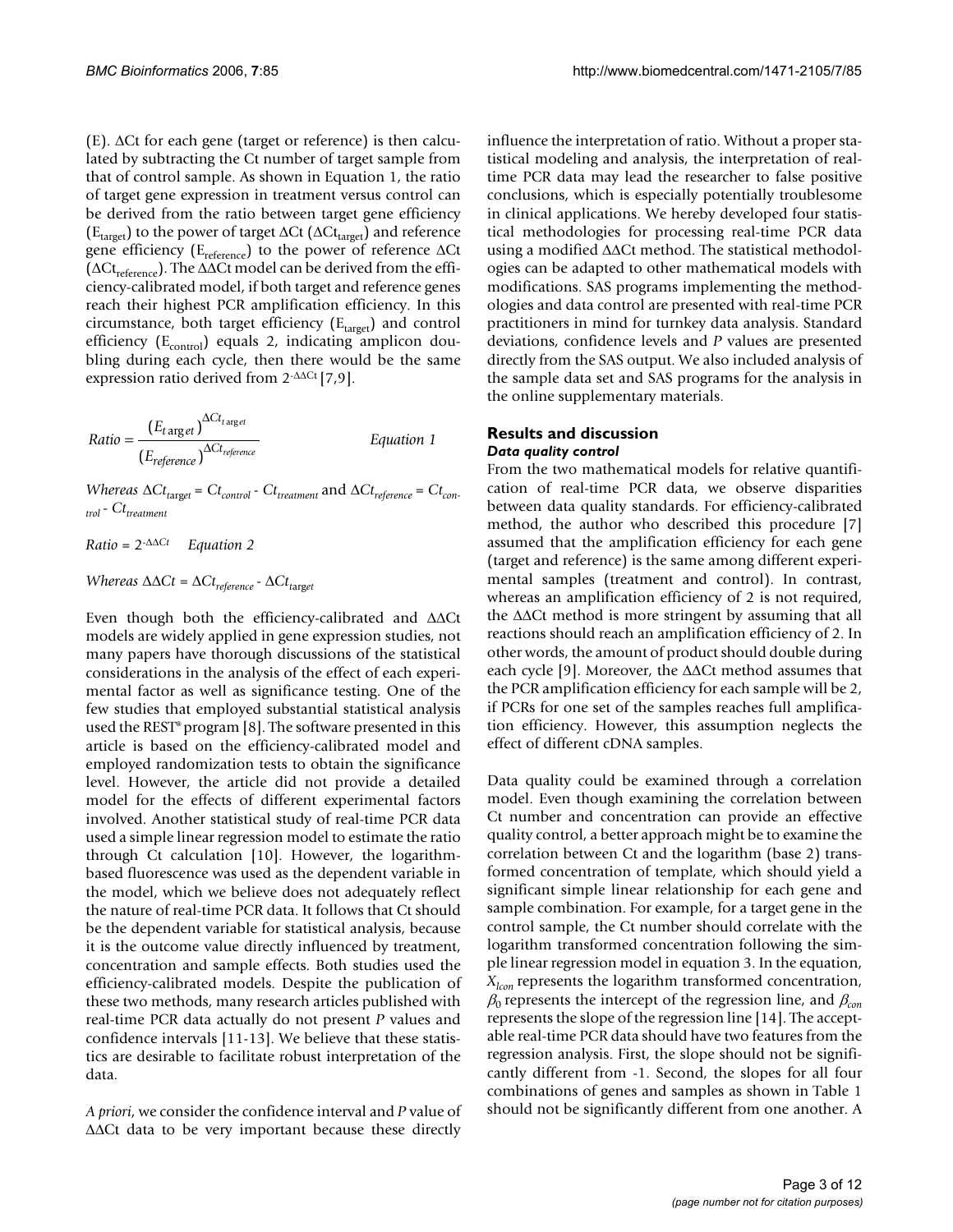**Table 1: The sample real-time PCR data for analysis. In this data set, there two types of samples (treatment and control); two genes (reference and target); and four concentrations of each combination of gene and sample. For data quality control and ANCOVA analysis, the real-time PCR sample data set can be grouped in four groups according to the combination of sample and gene. The Control-Target combination effect was named group 1, Treatment-Target group 2, Control-Reference group 3 and Treatment-Reference group 4.**

| <b>Replicate</b>        | <b>Sample</b> | Gene          | Concentration   | Ct      | Group (Class)           |
|-------------------------|---------------|---------------|-----------------|---------|-------------------------|
| $\mathbf{I}$            | Control       | Target        | 10              | 23.1102 | I.                      |
| $\overline{2}$          | Control       | Target        | 10              | 22.9003 | $\mathbf{I}$            |
| 3                       | Control       | <b>Target</b> | 10              | 22.8972 |                         |
| $\mathbf{I}$            | Control       | <b>Target</b> | $\overline{2}$  | 26.5801 |                         |
| $\overline{2}$          | Control       | Target        | $\overline{2}$  | 26.2139 |                         |
| 3                       | Control       | <b>Target</b> | $\overline{2}$  | 26.0606 | I.                      |
| $\mathbf{I}$            | Control       | <b>Target</b> | 0.4             | 28.1125 |                         |
| $\overline{2}$          | Control       | Target        | 0.4             | 28.1899 |                         |
| 3                       | Control       | Target        | 0.4             | 27.5949 |                         |
| $\mathbf{I}$            | Control       | <b>Target</b> | 0.08            | 30.2772 | I.                      |
| $\overline{2}$          | Control       | <b>Target</b> | 0.08            | 30.4667 | I.                      |
| 3                       | Control       | Target        | 0.08            | 30.7571 | $\mathbf{I}$            |
| $\mathbf{I}$            | Treatment     | <b>Target</b> | $\overline{10}$ | 21.7813 | $\overline{2}$          |
| $\overline{2}$          | Treatment     | <b>Target</b> | $\overline{10}$ | 21.7564 | $\overline{2}$          |
| 3                       | Treatment     | Target        | $\overline{10}$ | 21.641  | $\overline{2}$          |
| I                       | Treatment     | Target        | $\overline{2}$  | 23.7965 | $\overline{2}$          |
| $\mathbf{2}$            | Treatment     | Target        | $\overline{2}$  | 23.7571 | $\mathbf{2}$            |
| 3                       | Treatment     | <b>Target</b> | $\overline{2}$  | 23.724  | $\mathbf{2}$            |
| $\mathbf{I}$            | Treatment     | <b>Target</b> | 0.4             | 26.3794 | $\overline{2}$          |
| $\mathbf{2}$            | Treatment     | <b>Target</b> | 0.4             | 26.2542 | $\overline{2}$          |
| 3                       | Treatment     | Target        | 0.4             | 25.9621 | $\overline{2}$          |
| $\mathbf{I}$            | Treatment     | <b>Target</b> | 0.08            | 28.5479 | $\overline{2}$          |
| $\overline{2}$          | Treatment     | <b>Target</b> | 0.08            | 28.3894 | $\overline{2}$          |
| 3                       | Treatment     | <b>Target</b> | 0.08            | 28.3416 | $\overline{2}$          |
| $\mathbf{I}$            | Control       | Reference     | $\overline{10}$ | 19.7415 | 3                       |
| $\overline{2}$          | Control       | Reference     | 10              | 19.494  | 3                       |
| 3                       | Control       | Reference     | 10              | 19.3906 | 3                       |
| $\mathbf{I}$            | Control       | Reference     | $\overline{2}$  | 21.9838 | 3                       |
| $\overline{2}$          | Control       | Reference     | $\overline{2}$  | 22.4435 | $\mathsf 3$             |
| 3                       | Control       | Reference     | $\overline{2}$  | 22.57   | 3                       |
| $\mathbf{I}$            | Control       | Reference     | 0.4             | 24.8109 | 3                       |
| $\overline{2}$          | Control       | Reference     | 0.4             | 24.4327 | 3                       |
| 3                       | Control       | Reference     | 0.4             | 24.2342 | 3                       |
| $\mathbf{I}$            | Control       | Reference     | 0.08            | 26.7319 | 3                       |
| $\overline{2}$          | Control       | Reference     | 0.08            | 26.8206 | 3                       |
| 3                       | Control       | Reference     | 0.08            | 26.822  | 3                       |
| $\mathbf{I}$            | Treatment     | Reference     | $\overline{10}$ | 18.4468 | $\overline{4}$          |
| $\mathbf{2}$            | Treatment     | Reference     | 10              | 18.8227 | 4                       |
| 3                       | Treatment     | Reference     | 10              | 18.3061 | $\overline{\mathbf{4}}$ |
| $\mathbf{I}$            | Treatment     | Reference     | $\overline{2}$  | 21.2568 | $\overline{\mathbf{4}}$ |
| $\overline{2}$          | Treatment     | Reference     | $\overline{2}$  | 21.0956 | $\overline{4}$          |
| 3                       | Treatment     | Reference     | $\overline{2}$  | 20.8473 | $\overline{4}$          |
| $\mathbf{I}$            | Treatment     | Reference     | 0.4             | 23.2322 | $\overline{\mathbf{4}}$ |
| $\overline{2}$          | Treatment     | Reference     | 0.4             | 22.9577 | 4                       |
| 3                       | Treatment     | Reference     | 0.4             | 23.2415 | $\overline{\mathbf{4}}$ |
| $\mathbf{I}$            | Treatment     | Reference     | 0.08            | 25.4817 | 4                       |
| $\mathbf{2}$            | Treatment     | Reference     | 0.08            | 25.608  | 4                       |
| $\overline{\mathbf{3}}$ | Treatment     | Reference     | 0.08            | 25.5675 | 4                       |
|                         |               |               |                 |         |                         |

SAS program was developed to perform the data quality control in Program1\_QC.sas (additional file 1).

The input data is grouped as shown in Table 1 and additional file 2. Each combination of gene and sample was classified in one group named from 1 to 4. The SAS procedure Proc Mixed was used for performing simple linear

$$
Ct = \beta_0 + \beta_{con} X_{lcon} + \varepsilon \quad Equation \; 3
$$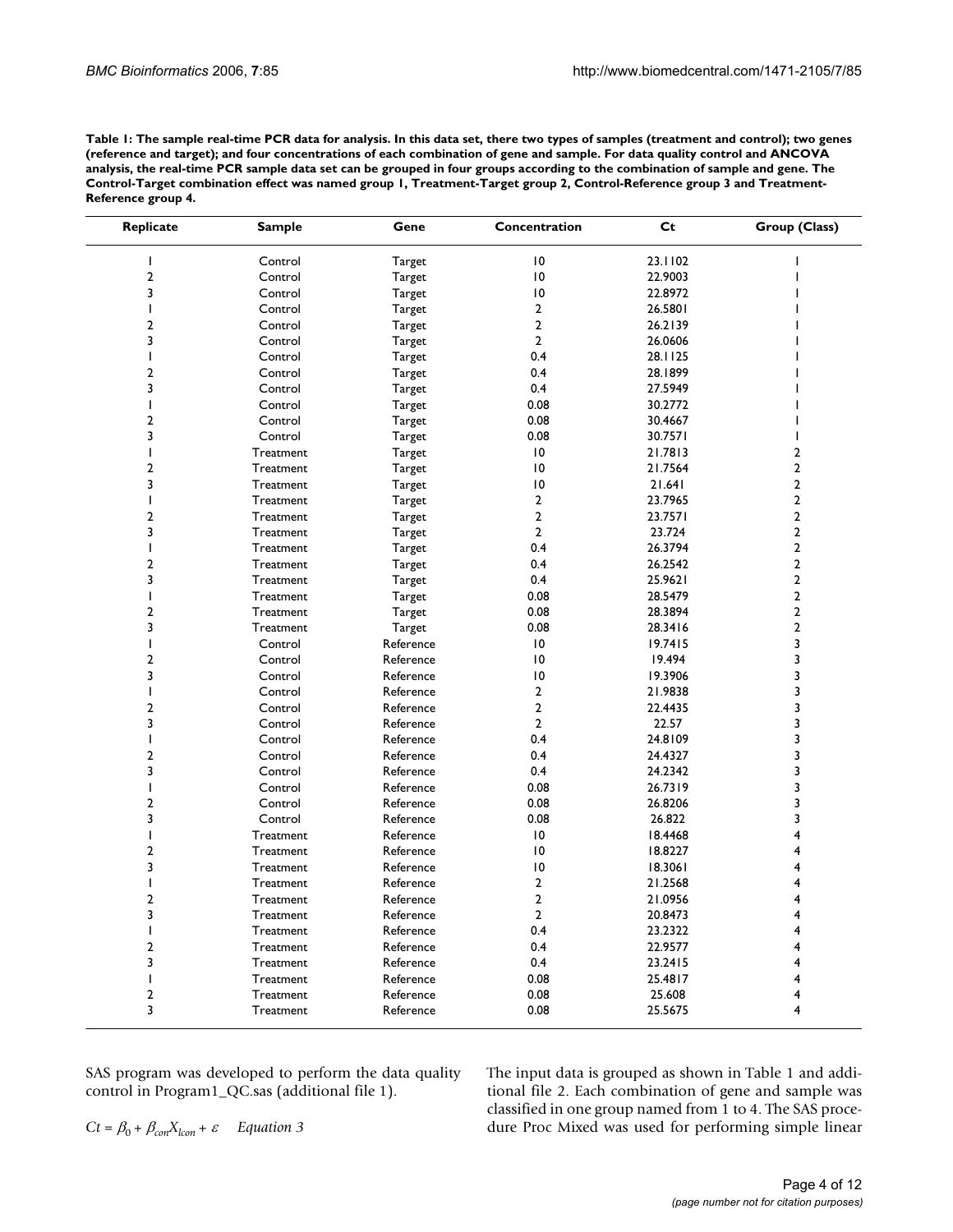

# Data Quality Evaluation for Real-time PCR

#### **Figure 2**

**Data quality control**. The four classes represent four different combinations of sample and gene, which are reference gene in control sample, target gene in control sample, reference gene in treatment sample, and target gene in treatment sample. Each class should derive a linear correlation between Ct and logarithm transformed concentration pf PCR product with a slope of -1.

regression for each group based on the model described above. The 95% confidence levels for slopes were estimated, which are expected not be significantly different from -1. The abbreviated SAS output for the analysis of a sample data set is presented in SASOutput.doc (additional file 3). Slopes for Ct and logarithm transformed concentrations for all four groups were not significantly different from -1 based on 95% confidence level. In addition to the numeric output, the program also provides a visualization of data quality as shown in Figure 2, where the Ct number is plotted against logarithm transformed template concentration. A simple linear relationship should be observed between the Ct number and logarithm transformed concentration.

#### *Multiple regression model*

Several effects need to be taken in to consideration in the ∆∆Ct method, namely, the effect of treatment, gene, concentration, and replicates. If we consider these effects as quantitative variables and have the Ct number relating to these multiple effects and their interactions, we can develop a multiple regression model as follows in Equation 4.

$$
Ct = \beta_0 + \beta_{con}X_{icon} + \beta_{treat}X_{itreat} + \beta_{gene}X_{igene} + \beta_{contract}X_{icon}X_{itreat}
$$
  
+ 
$$
\beta_{congene}X_{icon}X_{igene} + \beta_{generate}X_{igene}X_{itreat} + \beta_{congenerate}X_{icon}X_{iterat}
$$
  

$$
_{itreat}X_{igene} + \varepsilon
$$
 
$$
Equation 4
$$

In this model, Ct is the true dependent, the  $\beta_0$  is the intercept, β*x*s are the regression coefficients for the corresponding X (independent) terms, and  $\varepsilon$  is the error term [14].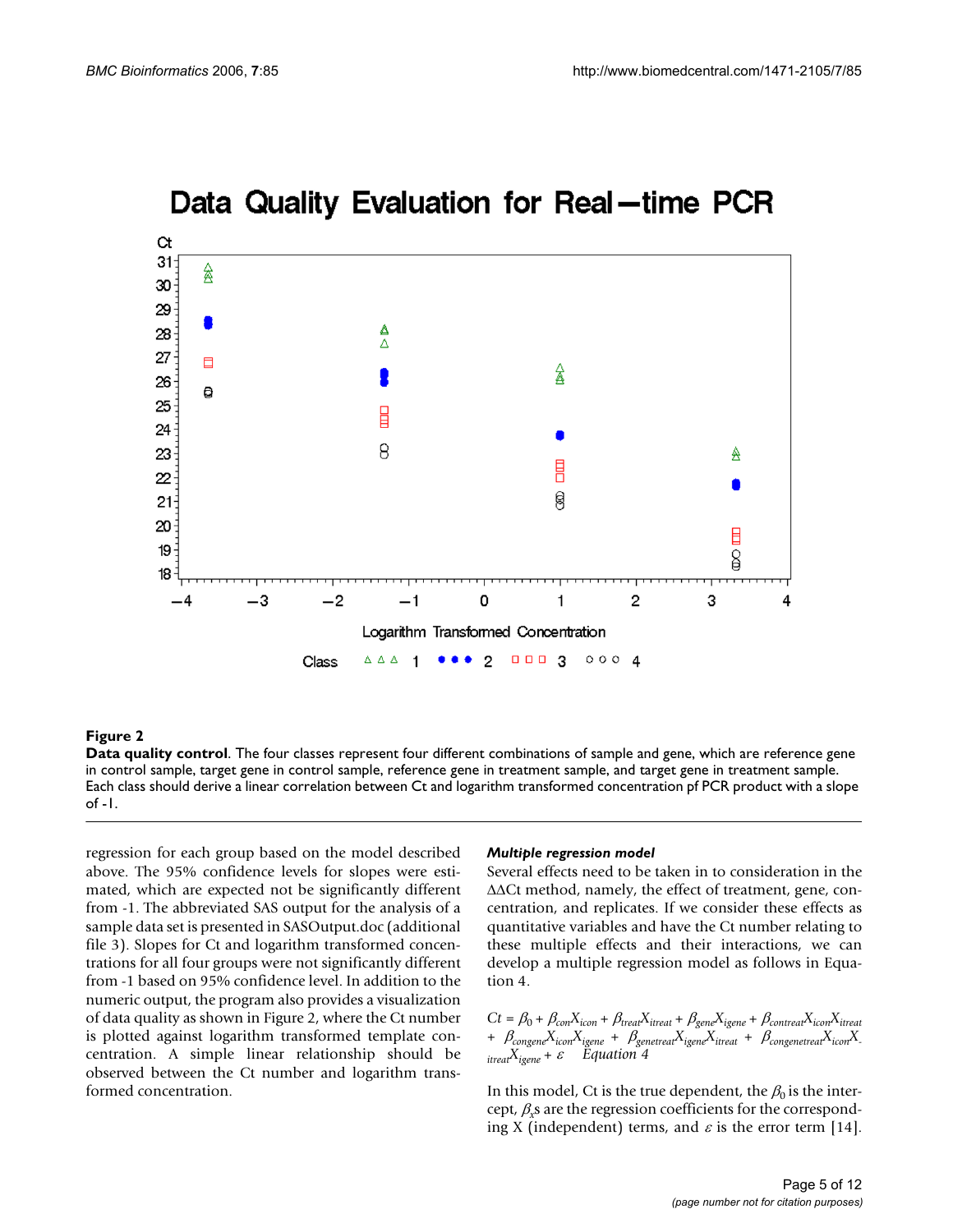The model considers the effect of concentration, treatment, gene and their interactions. We are principally interested in the interaction between gene and treatment, which addresses the degree of the Ct differences between target gene and reference gene in treated vs. control samples: i.e., ∆∆Ct. ∆∆Ct can therefore be estimated from the different combinations values of  $\beta_{\text{generate}}$ . The four groups in Table 1 also represent the options of combinational effects of treatment and gene. The goal is to statistically test for differences between target and reference genes in treatment vs. control samples. Therefore, the null hypothesis is the Ct differences between target and reference genes will be the same in treatment vs control samples, which can be represented by combinational effect (CE) as: CE1-CE3 = CE2-CE4. An alternative formula will be: CE1-  $CE2-CE3+CE4 = 0$ , which will yield an estimation of ∆∆Ct. If the null hypothesis is not rejected, then the ∆∆Ct would not be significantly different from 0, otherwise, the ∆∆Ct can be derived from the estimation of the test. In this way, we can perform a test of different combinational effects of  $\beta_{\text{generated}}$  and estimate the ∆∆Ct from it. As shown in the ∆∆Ct formula in Equation 2, if a ∆∆Ct is equal to 0, the ratio will be 1, which indicates no change in gene expression between control and treatment.

#### *A SAS program for multiple regression model*

SAS procedure PROC GLM was used for ∆∆Ct estimation in Program2\_MR.sas in additional file 4. The multiple regression model is stated in a model statement. The combinational effect of gene and treatment are evaluated in the estimate and contrast statement. The null hypothesis of  $CE1-CE2-CE3+CE4 = 0$  is tested in the contrast statement and the parameter estimation yield the ∆∆Ct value. The SAS input file is available in additional file 5 and the SAS output for the multiple regression is in SASOutput.doc (additional file 3).

The SAS output gives a very comprehensive analysis of the data. We are interested in two aspects of the analysis. First, we want to test whether the ∆∆Ct value is significantly different from 0 at  $P = 0.05$ . If the  $\Delta\Delta$ Ct is not significantly different from 0, then we conclude the treatment does not have a significant effect on target gene expression; otherwise, the inverse is concluded. If the effect is significant, we are interested in the standard deviation of ∆∆Ct value, from which we can derive the ratio of gene expression as discussed later. The SAS output provides the point estimation (-0.6848) and standard error (-0.1185) for the ∆∆Ct. PROC GLM or PROC MIXED are interchangeable in this application. If the experiments involve multiple biological replicates, replicate effect can also be considered through modifying the SAS program. Then the estimation will be the combined effect of gene, treatment and replicate.

#### *Analysis of covariance and SAS code*

Another way to approach the real-time PCR data analysis is by using an analysis of covariance (ANCOVA). A simplified model can be derived from transforming the data into a grouped data as shown in Table 1 and additional file 2 resulting in Equation 5.

$$
Ct = \beta_0 + \beta_{con} X_{icon} + \beta_{group} X_{igroup} + \beta_{group} X_{igroup} X_{iconp} + \varepsilon.
$$
  
Equation 5

We are interested in two questions here. First, are the covariance adjusted averages among the four groups equal? Second, what is the Ct difference of target gene value between treatment and control sample after corrected by reference gene? In this case, the null hypothesis will be  $(\mu 2-\mu 1)$ - $(\mu 4-\mu 3) = 0$ , and the test will yield a parameter estimation of ∆∆Ct as shown in the Program3\_ANCOVA.sas (additional file 6).

The SAS code implementing the ANCOVA model is similar to that of multiple regression model. Either SAS procedures PROC GLM or PROC MIXED can be employed to implement the ANCOVA model; and we used PROC MIXED here. The class statement defines which variables will be grouped for significance testing. In this case, the variables are concentration and group, and ANCOVA assumes that these are co-varying in nature. The contrast and estimate statements were used to contrast the group effect, which will yield ∆∆Ct (-0.6848), as well as its standard error (0.1185) and 95% confidence interval (-0.9262, -0.4435). The SAS output with both confidence level and *P* value is presented in SASOutputs.doc (additional file 3).

#### *Simplified alternatives –* **T***-test and wilcoxon two group test*

More simplified alternatives can be used to analyze realtime data with biological replicates for each experiment. The primary assumption with this approach is that the additive effect of concentration, gene, and replicate can be adjusted by subtracting Ct number of target gene from that of reference gene, which will provide ∆Ct as shown in Table 2. The ∆Ct for treatment and control can therefore be subject to simple *t*-test, which will yield the estimation of ∆∆Ct.

As a non-parametric alternative to the *t*-test, a Wilcoxon two group test can also be used to analyze the two pools of ∆Ct values. Two of the assumptions for *t-*test are that the both groups of ∆Ct will have Gaussian distributions and they will have equal variances. However, these assumptions are not valid in many real-time PCR experiments using realistically small sample sizes. Therefore a distribution-free Wilcoxon test will be a more robust and appropriate alternative in this case [15].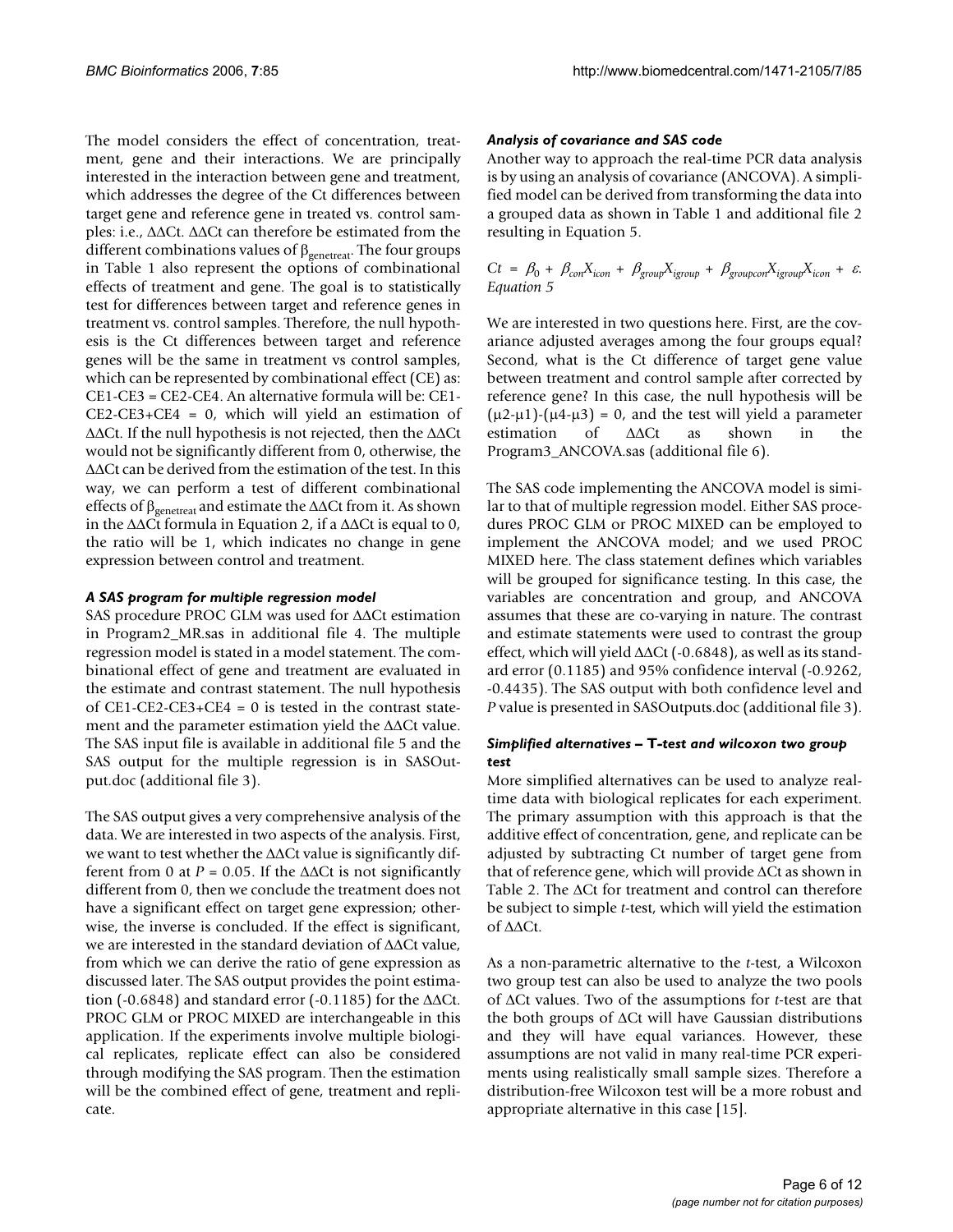| <b>Sample</b> | Gene   | Con             | $ct$    | <b>Sample</b> | Gene      | Con             | $ct$    | $\Delta$ Ct |
|---------------|--------|-----------------|---------|---------------|-----------|-----------------|---------|-------------|
| Control       | Target | 10              | 23.1102 | Control       | Reference | $\overline{0}$  | 19.7415 | 3.3687      |
| Control       | Target | $\overline{10}$ | 22.9003 | Control       | Reference | $\overline{10}$ | 19.494  | 3.4063      |
| Control       | Target | 10              | 22.8972 | Control       | Reference | 10              | 19.3906 | 3.5066      |
| Control       | Target | 2               | 26.5801 | Control       | Reference | 2               | 21.9838 | 4.5963      |
| Control       | Target | 2               | 26.2139 | Control       | Reference | 2               | 22.4435 | 3.7704      |
| Control       | Target | $\overline{a}$  | 26.0606 | Control       | Reference | $\overline{2}$  | 22.57   | 3.4906      |
| Control       | Target | 0.4             | 28.1125 | Control       | Reference | 0.4             | 24.8109 | 3.3016      |
| Control       | Target | 0.4             | 28.1899 | Control       | Reference | 0.4             | 24.4327 | 3.7572      |
| Control       | Target | 0.4             | 27.5949 | Control       | Reference | 0.4             | 24.2342 | 3.3607      |
| Control       | Target | 0.08            | 30.2772 | Control       | Reference | 0.08            | 26.7319 | 3.5453      |
| Control       | Target | 0.08            | 30.4667 | Control       | Reference | 0.08            | 26.8206 | 3.6461      |
| Control       | Target | 0.08            | 30.7571 | Control       | Reference | 0.08            | 26.822  | 3.9351      |
| Treatment     | Target | 10              | 21.7813 | Treatment     | Reference | 10              | 18.4468 | 3.3345      |
| Treatment     | Target | 10              | 21.7564 | Treatment     | Reference | $\overline{10}$ | 18.8227 | 2.9337      |
| Treatment     | Target | 10              | 21.641  | Treatment     | Reference | 10              | 18.3061 | 3.3349      |
| Treatment     | Target | 2               | 23.7965 | Treatment     | Reference | 2               | 21.2568 | 2.5397      |
| Treatment     | Target | $\overline{2}$  | 23.7571 | Treatment     | Reference | $\overline{2}$  | 21.0956 | 2.6615      |
| Treatment     | Target | $\overline{2}$  | 23.724  | Treatment     | Reference | 2               | 20.8473 | 2.8767      |
| Treatment     | Target | 0.4             | 26.3794 | Treatment     | Reference | 0.4             | 23.2322 | 3.1472      |
| Treatment     | Target | 0.4             | 26.2542 | Treatment     | Reference | 0.4             | 22.9577 | 3.2965      |
| Treatment     | Target | 0.4             | 25.9621 | Treatment     | Reference | 0.4             | 23.2415 | 2.7206      |
| Treatment     | Target | 0.08            | 28.5479 | Treatment     | Reference | 0.08            | 25.4817 | 3.0662      |
| Treatment     | Target | 0.08            | 28.3894 | Treatment     | Reference | 0.08            | 25.608  | 2.7814      |
| Treatment     | Target | 0.08            | 28.3416 | Treatment     | Reference | 0.08            | 25.5675 | 2.7741      |

**Table 2:** ∆**Ct calculation. The table presents the calculation of** ∆**Ct, which is derived from subtracting Ct number of reference gene from that of the target gene. Con stands for concentration.**

A SAS program has been developed for both *t-*test and Wilcoxon two group test as shown in the attached program Program4\_TW.sas (additional file 7). The SAS procedures TTEST and UNIVARIATE were used to analyze the data. The SAS Macro 'moses.sas' [15] in additional file 8 has been employed to derive the confidence levels. The SAS input file is in additional file 9 and the SAS output for sample data analysis is available in SASOutput.doc (additional file 3). Since the estimate of difference derives from subtracting treatment from control sample, the actual ∆∆Ct should be the inverse of the output estimate.

#### *Comparison of four approaches and data presentation*

A comparison of the four approaches is presented in Table 3. Multiple regression and ANCOVA yield exactly the same result for ∆∆Ct estimation, because both methods employ the same mathematical approach for parameter estimation. The *t*-test provides the same point estimation of ∆∆Ct, however, the standard error is slightly greater, which leads to a larger confidence interval. Wilcoxon two group test provides a slightly smaller estimation of ∆∆Ct. The highly similar results from the four approaches validated the models and SAS programs presented. The choice of the models and programs will depend on the experimental design and the stringency and quality of the experiment. However, the most conservative test, owing to its

nonparametric nature, is the Wilcoxon two group test, which is distribution-independent.

#### *Data quality control*

Many of the current real-time PCR experiments do not include a standard curve design, nor do they use a method to estimate the amplification efficiency. We argue here that real-time PCR data without proper quality controls are not reliable, since the efficiency of real-time PCR could have significant impact on the ratio estimation and dynamic range. For example, if a PCR has a percentage amplification efficiency (PE) of 0.8 (i.e. PCR product will increase 20.8 times instead of two times per cycle), a ∆Ct value of 3 can only be transformed into 5.27 times differences in ratio instead of 8 times. This problem gets amplified when the ∆∆Ct or ∆Ct values are larger and the amplification efficiency is lower, which could lead to severely skewed interpretations.

We therefore propose two standards for real-time PCR data quality control according to the model using the SAS programs presented in this paper. First, experiments with a serial dilution of template need to be included in order to estimate the amplification efficiency of each gene with each sample. Some researchers assume that the amplification efficiency for each gene is the same in different samples because the same primer pair and amplification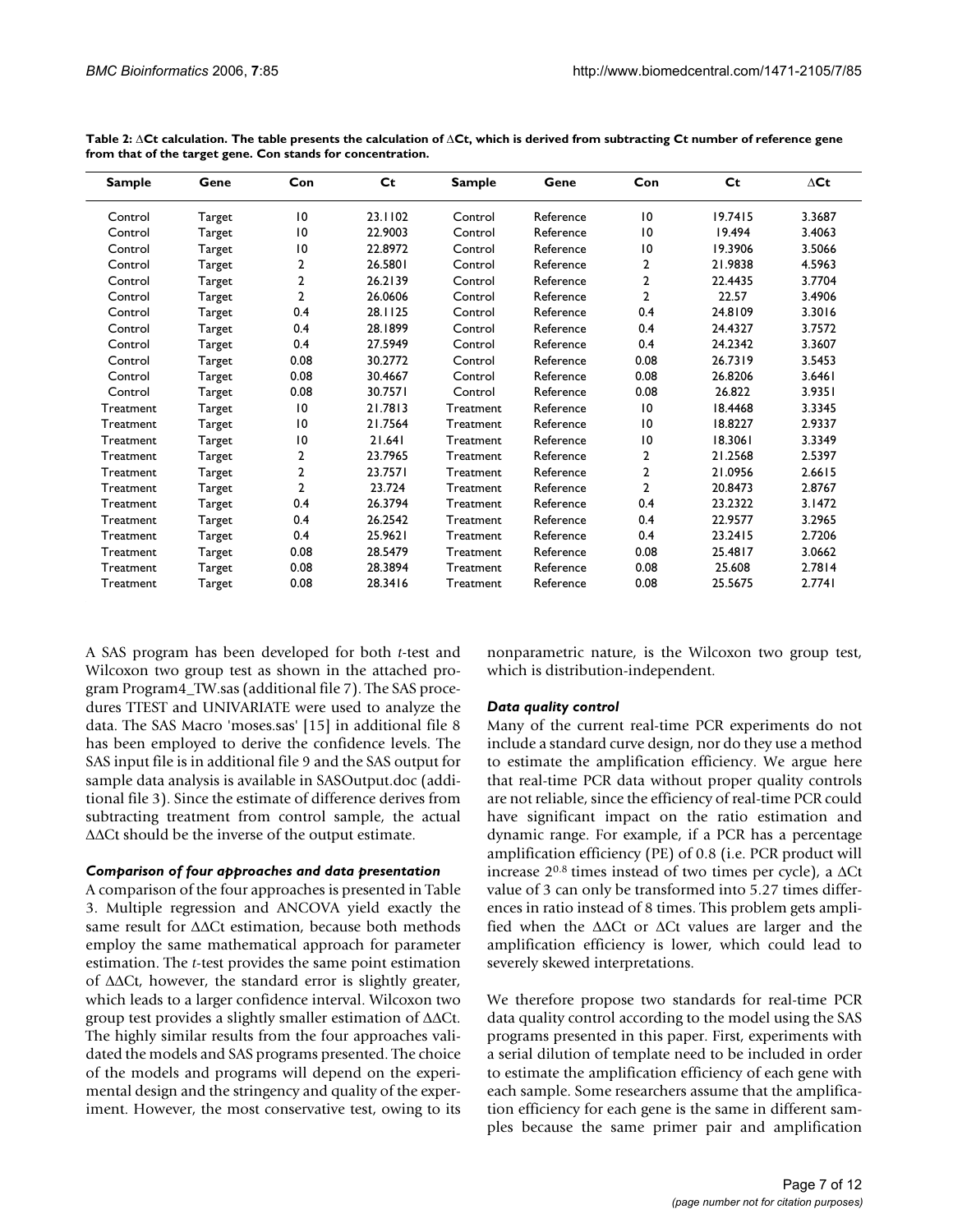| Model                | $\wedge\wedge$ Ct | <b>Standard Error</b> | P-Value  | <b>Confidence Interval</b> |
|----------------------|-------------------|-----------------------|----------|----------------------------|
| Multiple Regression  | $-0.6848$         | 0.1185                | < 0.0001 | $(-0.4435, -0.9262)$       |
| <b>ANCOVA</b>        | $-0.6848$         | 0.1185                | < 0.0001 | $(-0.4435, -0.9262)$       |
| t-test               | $-0.6848$         | 0.1303                | < 0.0001 | (-0.4147, -0.955)          |
| <b>Wilcoxon Test</b> | $-0.6354$         |                       | < 0.0001 | $(-0.4227, -0.8805)$       |

**Table 3: The comparison of four approaches. The table listed** ∆∆**Ct, standard error,** *P***-value and confidence interval derived from the four methods presented in the article. Neither SAS package nor the macro used provides the standard error for Wilcoxon two group test. We consider confidence interval to be sufficient for further data transformation.**

conditions are used. However, we found that sample effect does have an impact on the amplification efficiency. In other words, the amplification efficiency could be different for the same gene when amplified from different cDNA template samples. We therefore consider the experimental design with standard curve for each gene and sample combination as the optimal. Second, under optimal conditions, if a plot of the Ct number against the logarithm (2-based) template amount should yield a slope not significantly different from -1, which indicates a nearly 2 amplification efficiency. Even though both efficiency-calibrated model and modified ∆∆Ct model tolerates the amplification efficiency lower than 2, it is most reliable to have all the reaction with amplification efficiency approximating 2 through optimizing primer choices, amplicon lengths and experimental conditions. From our experience, maintaining all the amplification efficiency near 2 is the best way to reach equal amplification efficiency among the samples and thus to ensure high quality data. It is also observed that a near 2 amplification efficiency can help to expand the dynamic range of ratio estimation.

#### **P***-value, confidence intervals and data presentation*

The *P*-value is an important parameter for significance level, and confidence intervals help to establish the reliable range for ∆∆Ct estimation. Most of current real-time PCR publications do not present *P*-values and confidence intervals [\[11](#page-10-1)[-13](#page-10-2)]. We believe disclosing *P*-values is important when the researchers claim differential expression between the samples or treatments exists. In the program we present, all the *P*-values are derived from testing the null hypothesis that ∆∆Ct are equal to 0. Therefore, a small *P*-value indicates that the ∆∆Ct is significantly different from 0, which demonstrates a significant effect. The interpretation of a *P-*value will depend on the experimental objectives. For example, at  $P = 0.05$  in a treatment versus control experiment, we can claim that the treatment has a significant effect; and in a tissue comparison experiment, we can claim that the gene expression is significantly different among the tissues.

Some publications present a standard deviation of the ratio as a meaningful metric. However, we argue here that the standard deviation of ratio should be derived from the

standard deviation of ∆∆Ct; and the confidence interval of the ratio should be derived from the confidence interval of ∆∆Ct. In other words, the point estimation of ratio should be 2-∆∆Ct and the confidence interval for ratio should be (2-∆△CtHCL, 2-△△CtLCL). Since Ct is the observed value from experimental procedures, it should be the subject of statistical analysis. The practice of performing statistical analysis at ratio directly is not appropriate. The presentation of data needs to refer to the ∆∆Ct and subsequently the ratio and confidence intervals derived from 2- ∆∆Ct.

#### *Statistical analysis for real-time PCR data with amplification efficiency less than 2*

As stated before, the PCR amplification efficiency can be optimized to be approximately 2 with proper amplification primers, RNA quality, and cDNA synthesis protocol. Recent advancements in real-time PCR primer design have allowed easier experimental optimization [16,17]. However, less than ideal real-time PCR data can occur regardless the stringent control of experimental conditions. There are three scenarios for suboptimal real-time PCR data. In the first scenario, all of the PCR reactions have the same amplification efficiency, yet the efficiency differs from 2. In the second scenario, the PCR amplification efficiency differs by gene only. In other words, the amplification efficiency is the same for the same gene in all the biological samples; however, the amplification efficiency varies among the different genes. In the third scenario, the PCR amplification efficiency differs both by gene and by sample. We considered the data in the third scenario as unacceptable as many others have reported [10,18]. In any of these scenarios, the adjusted ∆∆Ct can be derived from the ANCOVA model by including the PE in the 'estimate' and 'contrast' statement of the SAS program.

Several approaches have been developed to calculate the amplification efficiency in the low quality data. One of such approach is so called 'dynamic data analysis', in which the fluorescence history of a PCR reaction is employed to calculate the amplification efficiency [19,20]. The advantage of the approach lies in the capacity to analyze low quality data and the economy in cost by avoiding the standard curve. However, due to the mathe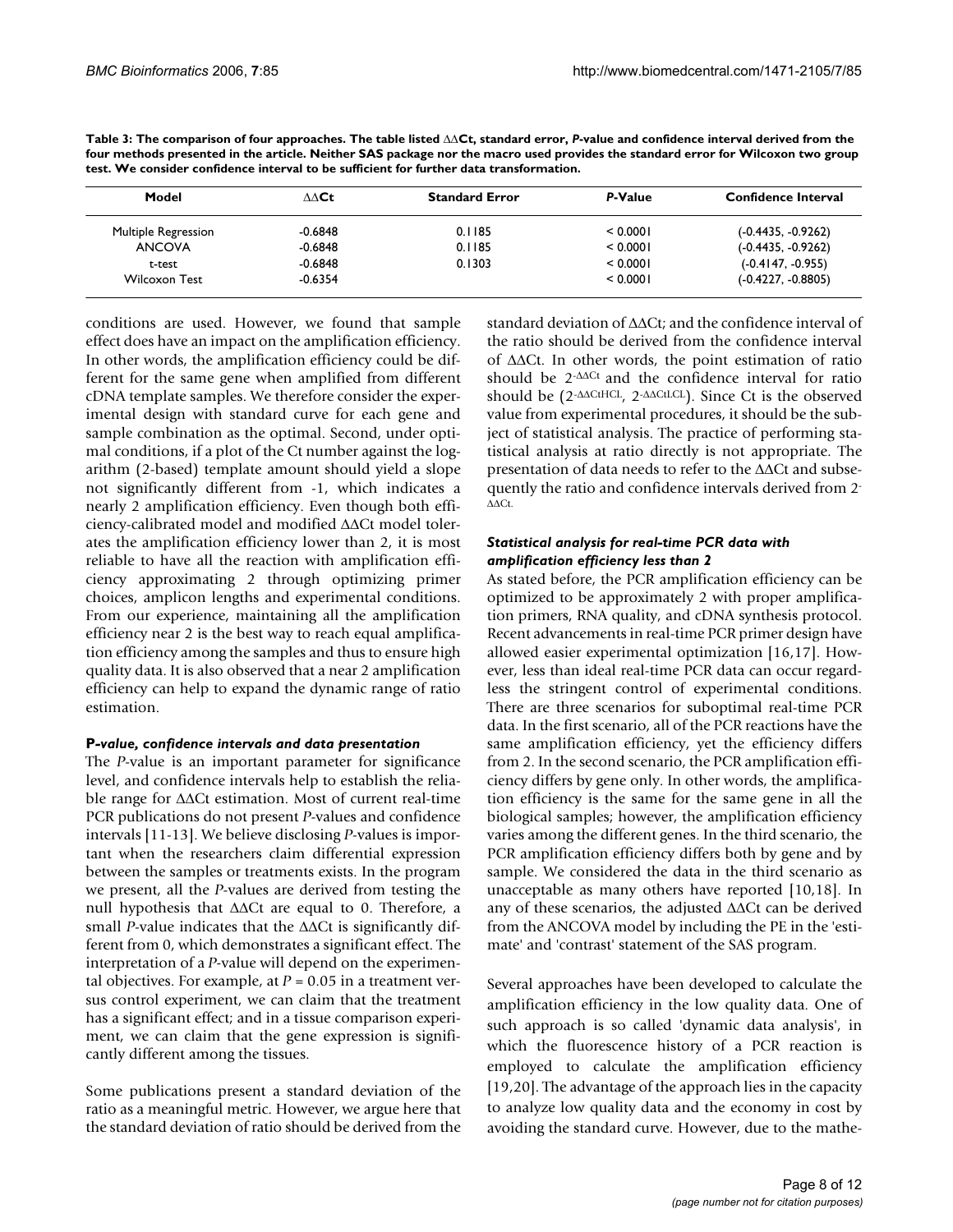matical complexity and the reliability controversy, this method is not as widely applied as the traditional standard curve method [10,16,18]. In our method, a standard curve already exists and can be used to derive amplification efficiency (E). Considering the simple linear regression model in Equation 3, if  $X_{lcon}$  represents 10 based logarithm transformed concentration, the amplification efficiency (E) is 10<sup>-(1/slope)</sup> or  $10^{-(1/\beta_{\text{con}})}$  according to Ramussen 2001 and Pfaffl 2001 [7,21]. In our model, *Xlcon* represents the 2 based logarithm transformed concentration, the amplification efficiency  $(E)$  therefore is  $2-(1/\text{slope})$ or  $2^{-(1/\beta_{\text{con}})}$ , where the PE can be represented as -(1/  $\beta_{con}$ ).

In the first scenario discussed above, all PCR amplification have the same efficiency, but the efficiency is not equal to 1. Then the ratio of gene expression can be represented in the following equation.

Ratio = 
$$
E^{-\Delta\Delta Ct}
$$
 =  $[2^{-(1/\beta_{con})}]^{-\Delta\Delta Ct}$  =  $2^{-\Delta\Delta Ct^*PE}$  Equation 6  
whereas  $PE$  =  $-(1/\beta_{con})$ , and  $\Delta\Delta Ct_{adjust}$  =  $PE^*\Delta\Delta Ct$ 

In the Equation 6,  $β_{con}$  is the pooled slope of the plot with Ct against logarithm 2 based concentration. The  $\beta_{con}$  can be calculated with a correlation function in SAS as shown in Program5\_LowQualityData.sas in Additional file 10. In the second scenario, the amplification efficiency differs by gene only. According to Equation 1, we have the following equation, in which the  $\beta_0$  is the pooled slope of the plot of Ct against  $log<sub>2</sub>$  (concentration) for each gene.

$$
Ratio = \frac{(E_{target})^{\Delta C_{target}}}{(E_{control})^{\Delta C_{control}}} = \frac{\left[2^{-\left(1/\beta_{control\_arget}\right)}\right]^{\Delta C_{target}}}{\left[2^{-\left(1/\beta_{control\_control}\right)}\right]^{\Delta C_{control}}} = 2^{\left\{PE_{target} * \Delta C_{target} - PE_{control} * \Delta C_{control}\right\}}}
$$
 Equation 7

whereas  $PE_{target} = -(1/\beta_{conTarget})$ ,  $PE_{control} = -(1/\beta_{conControl})$ , and ∆∆*Ctadjust* = *PEtarget\**∆*Cttarget*-*PEcontrol\**∆*Ctcontrol*

In the Equation 7, β*conTarget* and β*conControl* are the pooled slope for the plot of Ct against logarithm 2 based concentration for target gene and reference gene respectively. The slopes can be calculated by the Program5\_LowQualityData.sas (additional file 10). The ∆∆*Ctadjust* can be calculated with the same program. Theoretically, an equation can also be derived for the third scenario when PCR amplification efficiency differs both by gene and by sample. However, in actual application, we don't consider the data in the third scenario as acceptable due to the significant variation of the amplification efficiency [10,18].

The Program5\_LowQuatilityData.sas in additional file 10 provides the solution to derive the adjusted ∆∆Ct in the first and second scenarios. A data set with amplification efficiency different by gene is provided in LowQuality-Data.txt in additional file 11 to illustrate the use of the SAS program. The data set is of lower quality mainly because of the limited number of replicates involved in the experiment. Four steps are involved in calculating the ∆∆*Ctadjust*. The first step is to perform the data quality control test as shown in Methods. From the SAS output, we can conclude that the LowQualityData dataset does not meet the requirements for 2-∆∆Ct method, since one group of PCR has amplification efficiency significantly different from 1 as shown in the data quality control for LowQualityData dataset part of SASOutput.doc (additional file 3).

The second step is to test the equal PCR efficiency (or slope) by observing the Type III sums of squares for lcon and class interaction. A low *p* value will indicate the interaction of different groups of PCR (class) with logarithm transformed concentration, which in turn indicates the unequal slope among different groups of PCR. If all PCR amplification efficiency are equal, then the pooled amplification efficiency can be calculated and integrate into the SAS program for ∆∆*Ct<sub>adjust</sub>* calculation. In this set of data, the Type III sums of squares has a *p* value smaller than 0.05, and the amplification efficiency are not equal for all PCRs. Tests of equal slopes are then performed for each gene to decide whether PCR amplification efficiency is the same for each gene. For either gene, the amplification efficiency is not significantly different with an  $\alpha$  of 0.05. All of the Type III sums of squares outputs can be found in SASOutput.doc (additional file 3).

The next step is to calculate the pooled slope  $(\beta_{\text{con}})$  for each gene to derive the percentage amplification efficiency (PE =  $-(1/\beta_{\text{con}})$ ) for each gene. The pooled slopes are derived based on the correlation between Ct and logarithm 2 based concentrations. The  $\beta_{\rm con}$ s for the two genes are -1.0813 and -1.0137 respectively as shown in SASOutput.doc (additional file 3) for the amplification efficiency calculation of LowQualityData dataset. With the  $\beta_{\text{con'}}$  -(1/  $\beta_{\rm con}$ ) or PE can be calculated for each gene as 0.925 and 0.987 respectively. The ∆∆Ct<sub>adjust</sub> can then be computed with PEs substituting the 1 for each gene in the 'estimate' and 'contrast' statement. The SAS program is as follows in additional file 10.

Title 2 'Calculate the deltadeltaCt with Adjusted efficiency';

**PROC MIXED** data=TR2 Order=Data;

CLASS Class Con;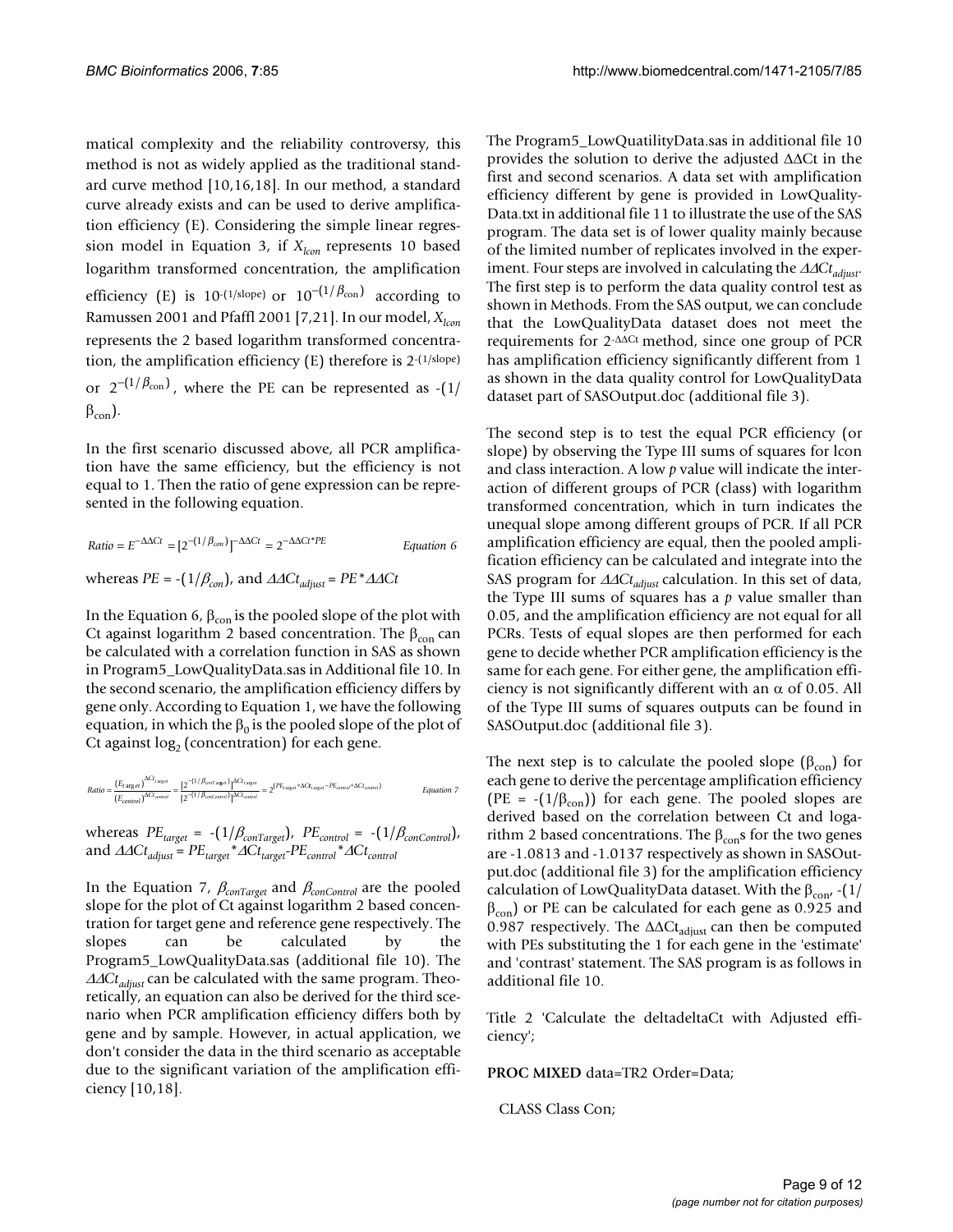MODEL Ct = Con Class Con\*Class/SOLUTION NOINT;

Contrast 'Intercepts' Class **0.925** -**0.925** -**0.987 0.987**;

Estimate 'Intercepts' Class **0.925** -**0.925** -**0.987 0.987**/cl;

### **Run**;

The SAS output for the analysis is in SASOutput.doc (additional file 3). The  $\Delta \Delta \text{C}_{\text{adjust}}$  is therefore -1.0901 and the change is significant since *p* value is very small. The ratio can be represented as discussed in the standard ∆∆Ct method. The point estimation of the ratio in this example is 2.129, and the 95% confidence interval is (1.926, 2.353).

Overall, in the less optimized PCR reactions, statistical analysis is not only complicated but also compromised for precision and efficiency. Therefore caution should be exercised when performing statistical analysis with the low quality real-time PCR data, which may easily introduce error due to the efficiency adjustment [10,18].

# **Conclusion**

In this report, we presented four models of statistical analysis of real-time PCR data and one procedure for data quality control. SAS programs were developed for all the applications and a sample set of data was analyzed. The analyses with different models and programs yielded the same estimation of ∆∆Ct and similar confidence intervals. The data quality control and analysis procedures will help to establish robust systems to study the relative gene expression with real-time PCR.

# **Methods**

### *Plant material, RNA extraction, real-time PCR and sample data set*

The sample data set (Table 1) used for the analysis came from the experiment described below. *Arabidopsis thaliana* (Col1) plants were grown in the growth chamber at  $23^{\circ}$ C with 14 hours of light for four weeks. Total RNA was isolated with RNeasy Plant Mini Kit (Qiagen, Inc.) from methyl-jasmonate treated *Arabidopsis*, alamethecin treated *Arabidopsis* and control plants, and DNA contamination was removed with an on-column DNase (Qiagen, Inc.) treatment. One microgram of total RNA was synthesized into first strand cDNA in a 20 µL reaction using iScript cDNA synthesis kit (BioRad Laboratories). cDNA was then diluted into 10 ng/ $\mu$ L, 2 ng/ $\mu$ L, 0.4 ng/ $\mu$ L and 0.08  $ng/µ$ L concentration series. Three replicates of real-time PCR experiments were performed for each concentration using an ABI 7000 Sequence Detection System from Applied Biosystems (Applied Biosystems). Ubiquitin was used as the reference gene, and the primer sequences for *Arabidopsis* ubiquitin gene were CACACTCCACTT-

GGTCTTGCG (F) and TGGTCTTTCCGGTGAGAGTCT-TCA (R). The primers for target gene (MT\_7) were designed by Primer Express software (Applied Biosystems) and the sequences were CCGCGGTACAAACCT-TAATT (F) and TGGAACTCGATTCCCTCAAT (R). MT-7 gene is the *Arabidopsis thaliana* gene At3g44860 encoding a protein with high catalytic specificity for farnesoic acid [22]. Primer titration and dissociation experiments were performed so that no primer dimmers or false amplicons will interfere with the result. After the real-time PCR experiment, Ct number was extracted for both reference gene and target gene with auto baseline and manual threshold.

#### *Real-time PCR experimental design, data output, transformation, and programming*

A main limitation of efficiency calibrated method and ∆∆Ct method is that only one set of cDNA samples are employed to determine the amplification efficiency. It was assumed that the same amplification efficiency could be applied to other cDNA samples as long as the primers and amplification conditions are the same. However, amplification efficiency not only depends on the primer characteristics, but also varies among different cDNA samples. Using a standard curve for only one set of tested samples to derive the amplification efficiency might overlook the error introduced by sample differences. In our experimental design, we have performed standard curve experiments with four concentrations of three replicates for all samples and genes involved. The ∆∆Ct will derive from the standard curves only, and the data quality is examined for each gene and sample combination. The analysis of two samples is presented in the paper as an example. A minimal of PCRs of two replicates in three concentrations will be required for each sample. Even though more effort is required, the data is more reliable out of stringent data quality control and data analysis based on statistical models.

The output dataset included Ct number, gene name, sample name, concentration and replicate. We used Microsoft® Excel to open the exported Ct file from an ABI 7000 sequence analysis system and then to transform data into a tab delimited text file for SAS processing. The sample data set is shown in Table 1.

All programs were developed with SAS 9.1 (SAS Institute).

# **Authors' contributions**

JSY carried out the real-time PCR experiments, developed the statistical model and SAS programs for analysis, and drafted the article. AR provided assistance in SAS programming and data modeling. FC provided assistance in real-time PCR experiments. CNS provided oversight of the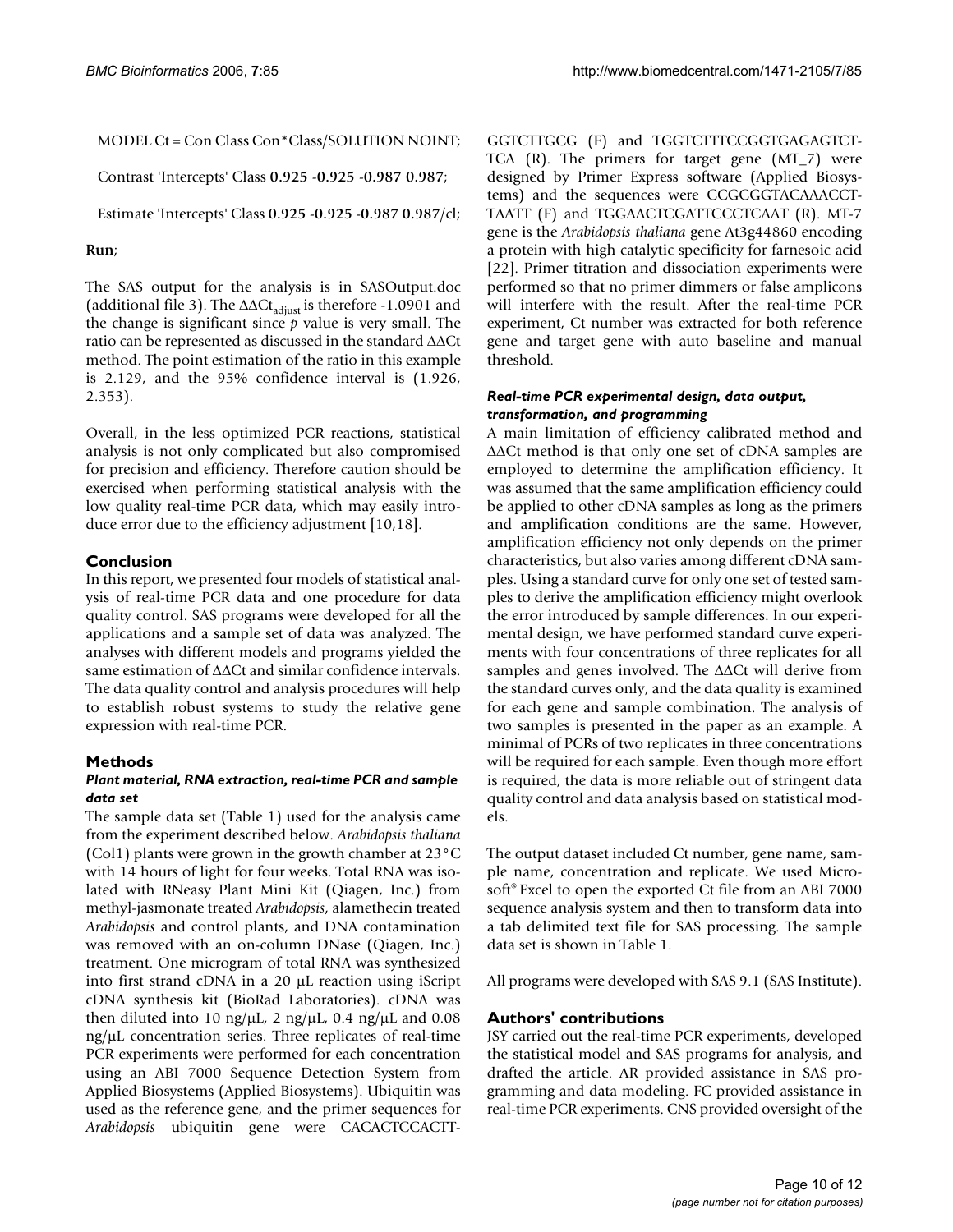work, conceptualized non-parametric elements, and finalized the draft.

# **Additional material**

# **[Additional file 1](http://www.biomedcentral.com/content/supplementary/1471-2105-7-85-S1.sas)**

*The SAS program implements the data quality control processes.* Click here for file [http://www.biomedcentral.com/content/supplementary/1471- 2105-7-85-S1.sas]

# **Additional file 2**

*The data provides the input data for Program1\_QC.sas and [Program3\\_ANCOVA.sas. The data has grouped the Ct values according](http://www.biomedcentral.com/content/supplementary/1471-2105-7-85-S2.txt)  to the different combination of sample and gene.* Click here for file [http://www.biomedcentral.com/content/supplementary/1471- 2105-7-85-S2.txt]

# **[Additional file 3](http://www.biomedcentral.com/content/supplementary/1471-2105-7-85-S3.doc)**

*The abbreviated SAS output for all the analyses.* Click here for file [http://www.biomedcentral.com/content/supplementary/1471- 2105-7-85-S3.doc]

### **Additional file 4**

*[The SAS program implements the multiple regression model and derives](http://www.biomedcentral.com/content/supplementary/1471-2105-7-85-S4.sas)*  ∆∆*Ct.* Click here for file [http://www.biomedcentral.com/content/supplementary/1471- 2105-7-85-S4.sas]

# **Additional file 5**

*[The input data for Program2\\_MR.sas, which has contains sample, gene,](http://www.biomedcentral.com/content/supplementary/1471-2105-7-85-S5.txt)  concentration and Ct number.* Click here for file [http://www.biomedcentral.com/content/supplementary/1471- 2105-7-85-S5.txt]

# **[Additional file 6](http://www.biomedcentral.com/content/supplementary/1471-2105-7-85-S6.sas)**

The SAS program implements the ANCOVA model and derives ∆∆Ct. Click here for file [http://www.biomedcentral.com/content/supplementary/1471- 2105-7-85-S6.sas]

# **Additional file 7**

*[The SAS program performs both student t test and Wilcoxon two group](http://www.biomedcentral.com/content/supplementary/1471-2105-7-85-S7.sas)  tests on the* ∆*Ct to derive* ∆∆*Ct.* Click here for file [http://www.biomedcentral.com/content/supplementary/1471- 2105-7-85-S7.sas]

#### **Additional file 8**

*[The SAS program is a macro that derives confidence interval for Wilcoxon](http://www.biomedcentral.com/content/supplementary/1471-2105-7-85-S8.sas)  two group tests.* Click here for file [http://www.biomedcentral.com/content/supplementary/1471- 2105-7-85-S8.sas]

#### **Additional file 9**

*The input data for Program4\_TW.sas. The data contains only sample name and* ∆*Ct.* Click here for file [\[http://www.biomedcentral.com/content/supplementary/1471-](http://www.biomedcentral.com/content/supplementary/1471-2105-7-85-S9.txt) 2105-7-85-S9.txt]

# **Additional file 10**

*The SAS program performs test for equal slope, grouped slope and adjusted*  ∆∆*Ct.* Click here for file

[\[http://www.biomedcentral.com/content/supplementary/1471-](http://www.biomedcentral.com/content/supplementary/1471-2105-7-85-S10.sas) 2105-7-85-S10.sas]

# **Additional file 11**

*The input data for Program5\_LowQualityData.sas.* Click here for file [\[http://www.biomedcentral.com/content/supplementary/1471-](http://www.biomedcentral.com/content/supplementary/1471-2105-7-85-S11.txt) 2105-7-85-S11.txt]

### **References**

```
1. Klein D: Quantification using real-time PCR technology:
applications and limitations. Trends in Mol Med 2002, 8:257-260.
```
- 2. Bustin SA: **[Absolute quantification of mRNA using real-time](http://www.ncbi.nlm.nih.gov/entrez/query.fcgi?cmd=Retrieve&db=PubMed&dopt=Abstract&list_uids=11013345) [reverse transcription polymerase chain reaction assays.](http://www.ncbi.nlm.nih.gov/entrez/query.fcgi?cmd=Retrieve&db=PubMed&dopt=Abstract&list_uids=11013345)** *J Mol Endocrinol* 2000, **25:**169-93.
- 3. Mocellin S, Rossi CR, Pilati P, Nitti D, Marincola FD: **Quantitative real-time PCR: a powerful ally in cancer research.** *Trends in Mol Med* 2003, **9:**189-195.
- 4. Mason G, Provero P, Vaira AM, Accotto GP: **[Estimating the](http://www.ncbi.nlm.nih.gov/entrez/query.fcgi?cmd=Retrieve&db=PubMed&dopt=Abstract&list_uids=12398792) [number of integrations in transformed plants by quantita](http://www.ncbi.nlm.nih.gov/entrez/query.fcgi?cmd=Retrieve&db=PubMed&dopt=Abstract&list_uids=12398792)[tive real-time PCR.](http://www.ncbi.nlm.nih.gov/entrez/query.fcgi?cmd=Retrieve&db=PubMed&dopt=Abstract&list_uids=12398792)** *BMC Biotechnology* 2002, **2:**20.
- 5. Heid CA, Stevens J, Livak KJ, Williams PM: **[Real time quantitative](http://www.ncbi.nlm.nih.gov/entrez/query.fcgi?cmd=Retrieve&db=PubMed&dopt=Abstract&list_uids=8908518) [PCR.](http://www.ncbi.nlm.nih.gov/entrez/query.fcgi?cmd=Retrieve&db=PubMed&dopt=Abstract&list_uids=8908518)** *Genome Res* 1996, **6:**986-994.
- 6. Gibson UE, Heid CA, Williams PM: **[A novel method for real time](http://www.ncbi.nlm.nih.gov/entrez/query.fcgi?cmd=Retrieve&db=PubMed&dopt=Abstract&list_uids=8908519) [quantitative RT-PCR.](http://www.ncbi.nlm.nih.gov/entrez/query.fcgi?cmd=Retrieve&db=PubMed&dopt=Abstract&list_uids=8908519)** *Genome Res* 1996, **6:**995-1001.
- 7. Pfaffl MW: **A new mathematical model for relative quantification in real-time RT-PCR.** *Nucl Acids Res* 2001, **29:**2002-2007.
- 8. Pfaffl MW, Horgan GW, Dempfle L: **[Relative expression software](http://www.ncbi.nlm.nih.gov/entrez/query.fcgi?cmd=Retrieve&db=PubMed&dopt=Abstract&list_uids=11972351) [tool \(REST\(C\)\) for group-wise comparison and statistical](http://www.ncbi.nlm.nih.gov/entrez/query.fcgi?cmd=Retrieve&db=PubMed&dopt=Abstract&list_uids=11972351) [analysis of relative expression results in real-time PCR.](http://www.ncbi.nlm.nih.gov/entrez/query.fcgi?cmd=Retrieve&db=PubMed&dopt=Abstract&list_uids=11972351)** *Nucl Acids Res* 2002, **30:**e36.
- <span id="page-10-0"></span>9. Livak KJ, Schmittgen TD: **Analysis of relative gene expression data using real-time quantitative PCR and the 2-**∆∆**CT [method.](http://www.ncbi.nlm.nih.gov/entrez/query.fcgi?cmd=Retrieve&db=PubMed&dopt=Abstract&list_uids=11846609)** *Methods* 2001, **25:**402-408.
- 10. Cook P, Fu C, Hickey M, Han ES, Miller KS: **[SAS programs for](http://www.ncbi.nlm.nih.gov/entrez/query.fcgi?cmd=Retrieve&db=PubMed&dopt=Abstract&list_uids=15597549) [real-time RT-PCR having multiple independent samples.](http://www.ncbi.nlm.nih.gov/entrez/query.fcgi?cmd=Retrieve&db=PubMed&dopt=Abstract&list_uids=15597549)** *Biotechniques* 2004, **37:**990-995.
- <span id="page-10-1"></span>11. Zenoni S, Reale L, Tornielli GB, Lanfaloni L, Porceddu A, Ferrarini A, Moretti C, Zamboni A, Speghini A, Ferranti F, Pezzotti M: **Downregulation of the** *Petunia hybrida* α**-expansin gene** *PhEXP1* **[reduces the amount of crystalline cellulose in cell walls and](http://www.ncbi.nlm.nih.gov/entrez/query.fcgi?cmd=Retrieve&db=PubMed&dopt=Abstract&list_uids=14742876) [leads to phenotypic changes in petal limbs.](http://www.ncbi.nlm.nih.gov/entrez/query.fcgi?cmd=Retrieve&db=PubMed&dopt=Abstract&list_uids=14742876)** *Plant Cell* 2004, **16:**295-308.
- 12. Eleaume H, Jabbouri S: **Comparison of two standardisation methods in real-time quantitative RT-PCR to follow** *Staphylococcus aureus* **genes expression during in vitro growth.** *J Micro Methods* 2004, **59:**363-370.
- <span id="page-10-2"></span>13. Shen H, He LF, Sasaki T, Yamamoto Y, Zheng SJ, Ligaba A, Yan XL, Ahn SJ, Yamaguchi M, Hideo S, Matsumoto S: **Citrate secretion coupled with the modulation of soybean root tip under aluminum stress. Up-Regulation of transcription, translation, and threonine-oriented phosphorylation of plasma membrane H+[-ATPase.](http://www.ncbi.nlm.nih.gov/entrez/query.fcgi?cmd=Retrieve&db=PubMed&dopt=Abstract&list_uids=15834009)** *Plant Physiol* 2005, **138:**287-296.
- 14. Kutner MH, Nachtsheim CJ, Neter J, William L: *Applied Linear Statistical Models* Fifth edition. McGraw-Hill, Irwin, CA; 2005.
- 15. Hollander M, Wolfe DA: *Nonparametric Statistical Methods* John Wiley and Sons, New York; 1973:503.